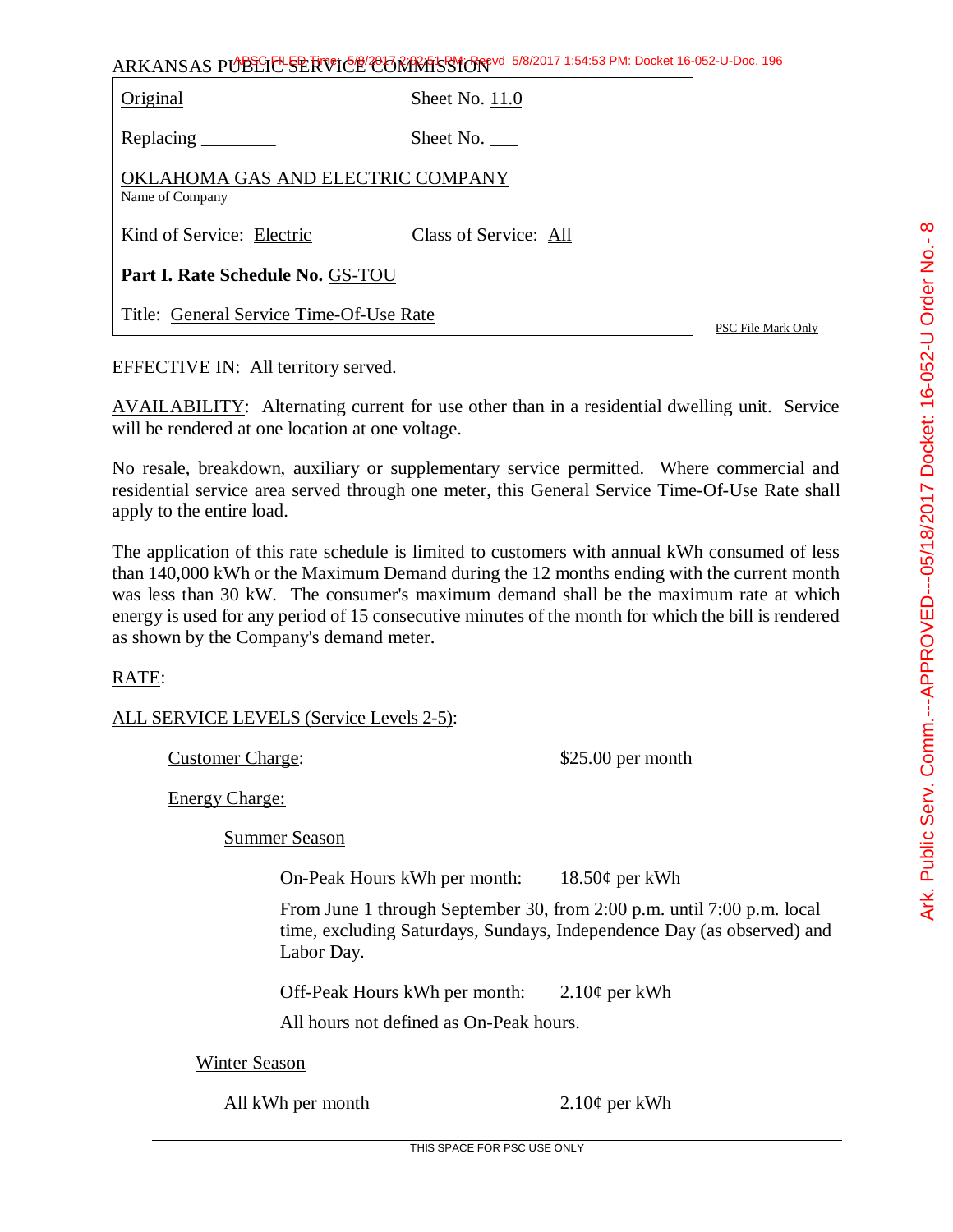ARKANSAS PUBLIC SERVICE COMMISSION 5/8/2017 1:54:53 PM: Docket 16-052-U-Doc. 196

Original Sheet No. 11.1

Replacing Sheet No.

OKLAHOMA GAS AND ELECTRIC COMPANY Name of Company

Kind of Service: Electric Class of Service: All

**Part I. Rate Schedule No.** GS-TOU

Title: General Service Time-Of-Use Rate

PSC File Mark Only

## DEFINITION OF SEASONS:

Summer Season: The five OG&E Revenue Months of June through October. Winter Season: The seven OG&E Revenue Months of November through May of the succeeding year.

APPLICATION OF ENERGY COST RECOVERY (ECR): The ECR<sub>on</sub> and ECR<sub>off</sub> as defined in the ECR rider shall apply to the energy components within this tariff as follows: The ECRon shall apply to all On-Peak kWh sales; and, the ECR<sub>off</sub> shall apply to all Off-Peak and Winter Season kWh sales

MINIMUM BILL: The minimum monthly bill shall be the Customer Charge.

RIDERS: Applicable Riders which adjust this Rate Schedule are listed in Rate Schedule No. RSR, Tables of Riders Applicable to Rate Schedules.

BEST BILL PROVISION: At the end of the initial subscription term, the customer's billing will be compared to the tariff under which the customer was previously receiving service prior to subscribing to the GS-TOU tariff, using actual usage for the entire period. If the amount actually paid is higher than what the customer would have paid under the prior tariff, the customer will receive a credit on their bill equal to the difference between the amount actually paid and the amount that would have been paid under the prior tariff. If the customer is subscribing to the GS-TOU tariff as part of a new service subscription then the applicable comparison tariff shall be the GS-1 tariff. The Best Bill Provision will only be applied after the first full year of subscription to the tariff and will not be available in ensuing years.

TERM AND SERVICE TERMINATION: This is an optional tariff and the initial subscription term is for one year. After the initial subscription term, a customer will automatically continue service under this tariff until the customer selects another tariff by giving a 30 day notice to the Company. If the thirtieth day of the notice period does not fall on the last day of the billing month, service will continue under this tariff through the next billing period. If a customer terminates service under this tariff, the customer will not be eligible to receive service under this tariff for a period of twelve (12) revenue months from the termination date.

The Company may require a contract for a year or longer, subject also to special minimum guarantees, which may be necessary in cases warranted by special circumstances or unusually large investments by the Company. Such special minimum guarantees shall be calculated in accordance with the Company's Allowable Expenditure Formula in its Terms and Conditions of Service filed with and approved by the Commission.